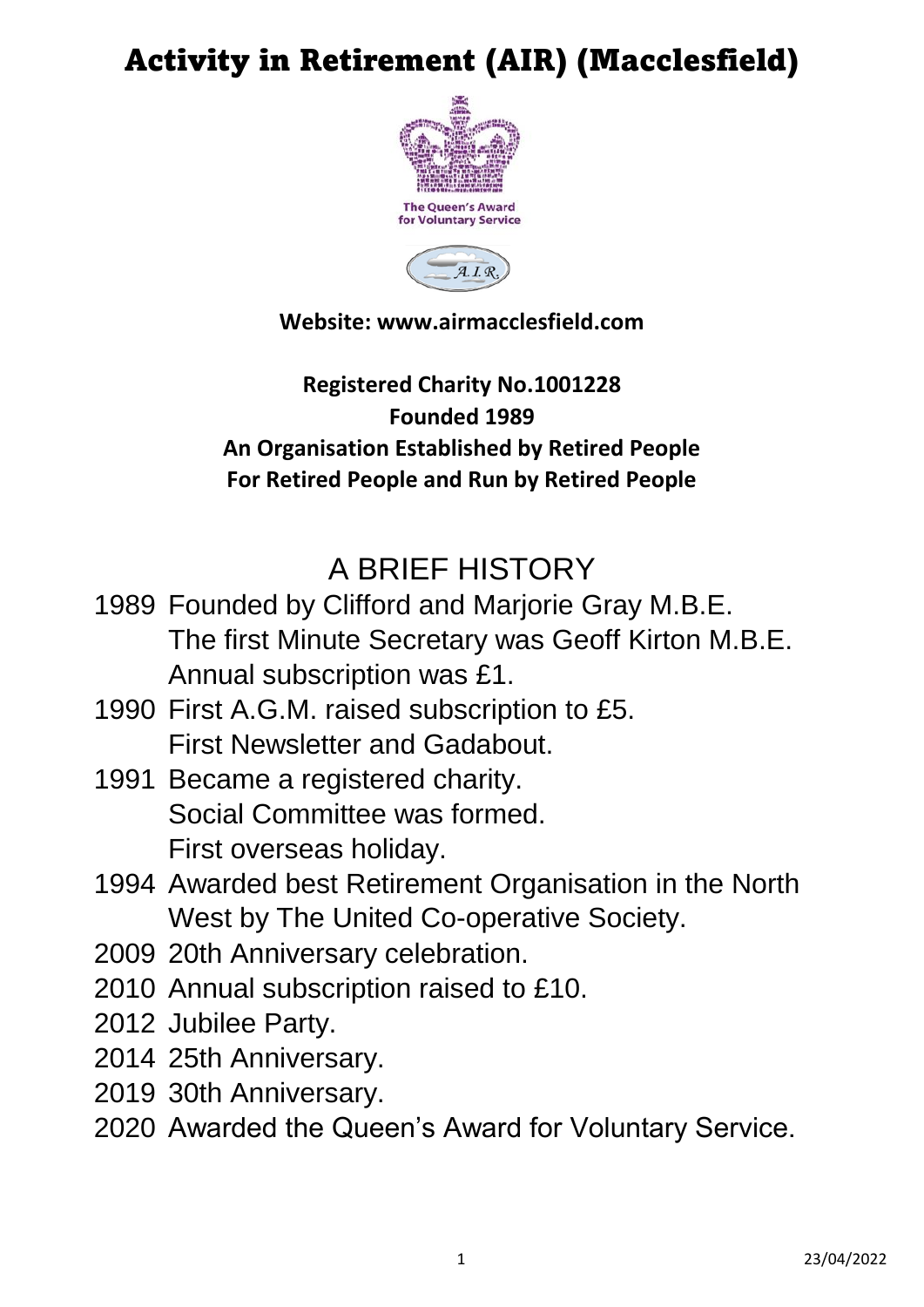#### **THE AIR WEEK**

|            | <b>MON Rambling</b>                                             | <b>Riverside Car Park (Beechwood Mews)</b> |               | 9.30am 12.30pm    |
|------------|-----------------------------------------------------------------|--------------------------------------------|---------------|-------------------|
|            | <b>Amblers</b>                                                  | <b>Macclesfield Leisure Centre</b>         |               | 9.45am 12.30pm    |
|            | <b>Strollers</b>                                                | tba                                        |               |                   |
|            | Games (eg: card games, canasta, rummikub)                       | <b>Macclesfield Community Centre</b>       | 10am          | 12noon            |
|            | <b>Painting</b>                                                 | <b>Broken Cross Methodist Church</b>       |               |                   |
|            |                                                                 |                                            | 2pm           | 4pm               |
|            | <b>Kurling</b>                                                  | <b>Macclesfield Community Centre</b>       | 2pm           | 4pm               |
| <b>TUE</b> | <b>Table Tennis</b>                                             | <b>Holy Trinity Church Hurdsfield</b>      | 10am          | 12noon            |
|            | <b>Boules (Summer)</b>                                          | <b>Holy Trinity Church Hurdsfield</b>      | 10am          | 12noon            |
|            | <b>Indoor Bowling (Winter only)</b>                             | <b>Holy Trinity Church Hurdsfield</b>      | 10am          | 12noon            |
|            | Swimming                                                        | <b>Macclesfield Leisure Centre</b>         | 12noon 1pm    |                   |
|            | <b>Tea Dance</b>                                                | <b>Macclesfield Community Centre</b>       |               | 4pm               |
|            | Craft (2nd & 4th Tuesday)                                       | <b>Macclesfield Community Centre</b>       | 2pm<br>2pm    | 3.30pm            |
|            |                                                                 |                                            |               |                   |
| <b>WED</b> | Tai Chi                                                         | <b>Macclesfield Community Centre</b>       |               | 9.45am 11.30am    |
|            | <b>Tennis</b>                                                   | <b>Macclesfield Tennis Club</b>            | 10am          | 12noon            |
|            | <b>Scrabble</b>                                                 | <b>Macclesfield Community Centre</b>       | 10am          | 12noon            |
|            | <b>Indoor Bowling (Winter only)</b>                             | <b>All Saints Hall</b>                     | 10am          | 12noon            |
|            | <b>Table Tennis</b>                                             | <b>Henbury Church Hall</b>                 | 2pm           | 4pm               |
|            |                                                                 |                                            |               |                   |
| <b>THU</b> | <b>Bridge</b>                                                   | <b>Macclesfield Community Centre</b>       | 10am          | 12noon            |
|            | <b>Table Tennis</b>                                             | <b>Henbury Church Hall</b>                 | 10am          | 12noon            |
|            | <b>Crown Green Bowling (Summer only)</b>                        | <b>South Park</b>                          | 10am          | 12noon            |
|            | <b>Keep Fit to Music</b>                                        | <b>Macclesfield Community Centre</b>       |               | 1.45pm 2.45pm     |
|            | <b>Walking</b>                                                  | <b>Riverside Car Park (Beechwood Mews)</b> |               | 1.30pm 3.45pm     |
|            | <b>Whist</b>                                                    | <b>Macclesfield Community Centre</b>       |               | 1.30pm $3.30pm$   |
|            | <b>Line Dancing</b>                                             | <b>Macclesfield Community Centre</b>       | 3pm           | 4pm               |
|            | <b>Kurling</b>                                                  | <b>Macclesfield Community Centre</b>       | 7pm           | 9pm               |
|            |                                                                 |                                            |               |                   |
| <b>FRI</b> | Rambling day walk (first Friday Apr to Oct)                     | <b>Riverside Car Park (Beechwood Mews)</b> | $9.30$ am 4pm |                   |
|            | <b>Table Tennis</b>                                             | <b>Holy Trinity Church Hurdsfield</b>      | 10am          | 12noon            |
|            | <b>Ten-pin Bowling</b>                                          | <b>Superbowl, Lyme Green</b>               | 10am          | 12noon            |
|            | <b>Mah Jong</b>                                                 | <b>Macclesfield Community Centre</b>       | 10am          | 12noon            |
|            | Music & Movement (seated gentle exercise)<br>(2nd & 4th Friday) | <b>Macclesfield Community Centre</b>       | 10am          | 11am              |
|            | <b>Scrabble</b>                                                 | <b>Macclesfield Community Centre</b>       | 1pm           | 3pm               |
|            | <b>Chess</b>                                                    | <b>Railway View Inn, Byrons Lane</b>       |               | 1.30pm $ 3.30$ pm |
|            | Line Dancing (final Friday each month)                          | <b>Macclesfield Community Centre</b>       | 2pm           | 4pm               |
|            |                                                                 |                                            |               |                   |
| <b>SAT</b> |                                                                 |                                            |               |                   |
|            |                                                                 |                                            |               |                   |
| <b>SUN</b> |                                                                 |                                            |               |                   |

**1.Before attending an activity, particularly for the first time, please check with the relevant contact (see next page) to confirm the venue and time.**

**2. Please notify the AIR General Secretary (Anne Mathews) of any changes.**

**3. For holidays and outings see latest AIR Newsletter.**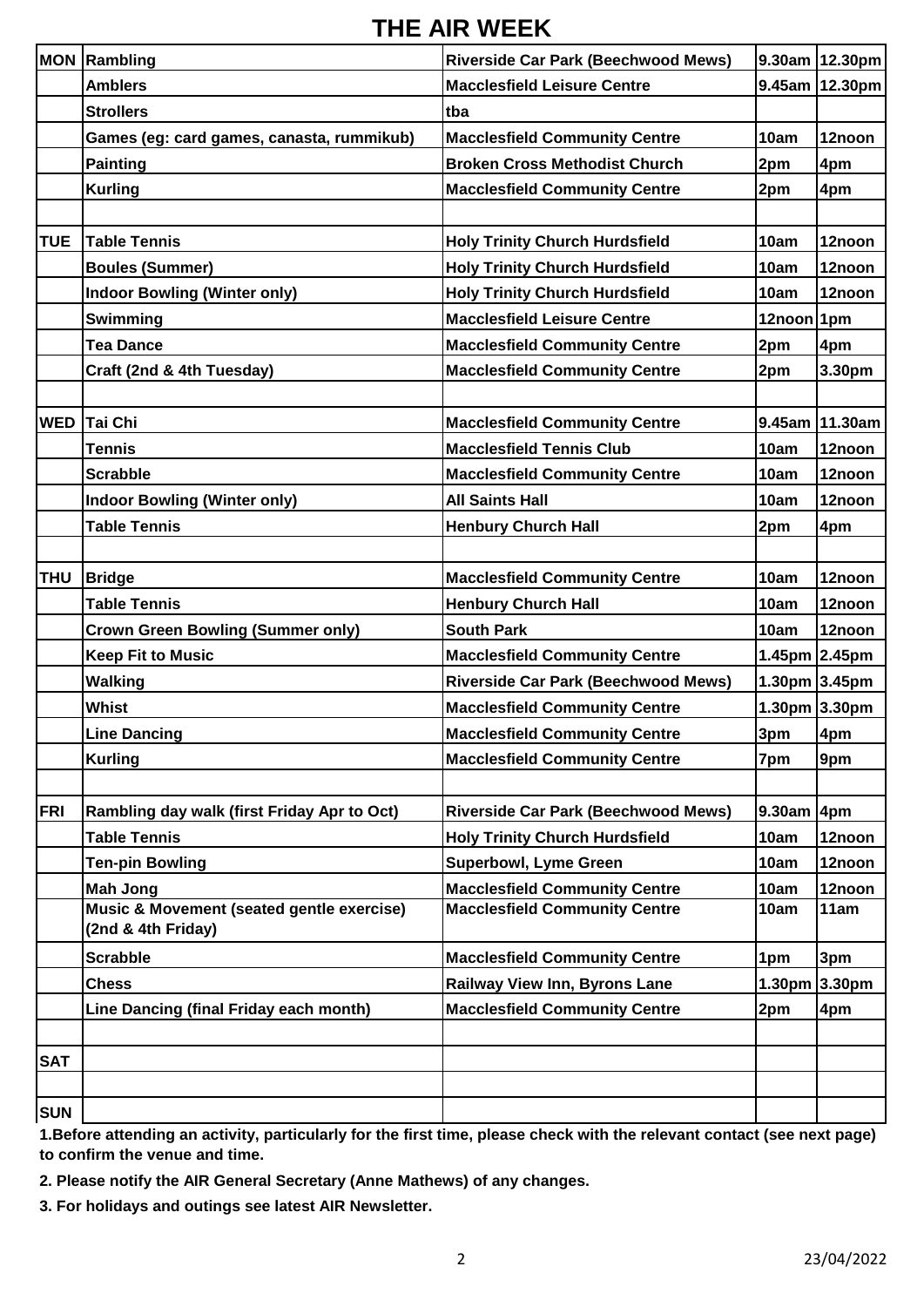#### **CONTACTS**

| <b>Activity</b>                 | <b>Contact (L = Leader)</b>  | Phone         | email                          |
|---------------------------------|------------------------------|---------------|--------------------------------|
| <b>Amblers</b>                  | Stella Roberts (L)           | 01625 610889  | mike&stella@robertsms.f9.co.uk |
| <b>Amblers</b>                  | <b>Marlene Newton</b>        | 01625 427816  | gedandmarlene@yahoo.co.uk      |
| <b>Boules</b>                   | <b>Kelvin Menzies (L)</b>    | 01625 435038  | kelmenzies46@gmail.com         |
| <b>Boules</b>                   | <b>Nigel Dunn</b>            | 01625 428323  | dunn35@tiscali.co.uk           |
| <b>Bridge</b>                   | Alistair Croft (L)           | 01625 261964  | alistair.croft1@ntlworld.com   |
| <b>Bridge</b>                   | <b>Anne Hooley</b>           | 0161 483 6940 | annehooley@yahoo.co.uk         |
| <b>Chess</b>                    | David Luke (L)               | 01625 827070  | d.luke0509@gmail.com           |
| <b>Chess</b>                    | <b>Graham Calvert</b>        | 01625 410884  | dg_calvert@yahoo.co.uk         |
| <b>Craft Group</b>              | <b>Barbara McGuckian (L)</b> | 01625 410810  | barbaramcguckian2@gmail.com    |
| <b>Crown Green Bowling</b>      | <b>Margaret Barker</b>       | 07340 356988  | margaretbarker14@gmail.com     |
| <b>Gadabouts &amp; Holidays</b> | Anne Hooley (L)              | 0161 483 6940 | annehooley@yahoo.co.uk         |
| <b>Games</b>                    | Angela Webb (L)              | 01260 227228  | angela4ways@gmail.com          |
| <b>Indoor Bowling</b>           | <b>Janet Stevens</b>         | 07711 678398  | janet.stevens77@ntlworld.com   |
| <b>Indoor Bowling</b>           | <b>John Taylor</b>           | 07836 566220  | rosietay55@hotmail.com         |
| <b>Keep Fit to Music</b>        | <b>Marion Grant</b>          | 01625 430174  | jandmgrant@gmail.com           |
| <b>Kurling</b>                  | <b>Brenda Whiteley (L)</b>   | 01260 253786  | brenda.whiteley@sky.com        |
| <b>Kurling</b>                  | <b>Mary Banks</b>            | 01625 471165  | marythebanks@googlemail.com    |
| <b>Line Dancing</b>             | Liz Welton (L)               | 01625 428166  | lizwelton@tiscali.co.uk        |
| <b>Line Dancing</b>             | <b>Sheila Bennett</b>        | 07857 307764  |                                |
| <b>Mah Jong</b>                 | <b>Barbara Lomas (L)</b>     | 01625 420787  |                                |
| <b>Music &amp; Movement</b>     | Enid Evans (L)               | 01625 610627  |                                |
| <b>Painting for Pleasure</b>    | <b>Frank Mills</b>           | 01625 827797  |                                |
| <b>Painting for Pleasure</b>    | <b>Sandra Sidebottom (L)</b> | 01625 265977  | robinsidebottom@gmail.com      |
| <b>Ramblers</b>                 | Chris Jones (L)              | 01625 820355  | chrishjones@ntlworld.com       |
| <b>Scrabble</b>                 | <b>Glen Noble</b>            | 01625 619938  |                                |
| <b>Scrabble</b>                 | Mary Banks (L)               | 01625 471165  | marythebanks@googlemail.com    |
| <b>Strollers</b>                | tba                          |               |                                |
| Swimming                        | <b>Angela Steward</b>        | 01625 669045  |                                |
| <b>Table Tennis</b>             | <b>Pat Scanlon</b>           | 01625 404278  | patrickscanlon1@gmail.com      |
| <b>Table Tennis</b>             | <b>Ken Perkin</b>            | 01625 613162  | kenperkin1950@gmail.com        |
| Tai Chi                         | Enid Evans(L)                | 01625 610627  |                                |
| Tai Chi                         | <b>Mary Slate</b>            | 01625 612854  |                                |
| <b>Tea Dance</b>                | Paul Waugh                   | 07906 235913  | p.k.waugh@gmail.com            |
| <b>Ten Pin Bowling</b>          | <b>Kelvin Menzies (L)</b>    | 01625 435038  | kelmenzies46@gmail.com         |
| <b>Ten Pin Bowling</b>          | <b>Robin Sidebottom</b>      | 01625 265977  | robinsidebottom@gmail.com      |
| <b>Tennis</b>                   | <b>Sheila Bennett</b>        | 07857 307764  |                                |
| <b>Tennis</b>                   | Alistair Croft (L)           | 01625 261964  | alistair.croft1@ntlworld.com   |
| <b>Theatre</b>                  | Anne Hooley (L)              | 0161 483 6940 | annehooley@yahoo.co.uk         |
| <b>Walking (Thursday)</b>       | <b>Anne Matthews</b>         | 01625 612269  | e.annie01@hotmail.com          |
| <b>Whist</b>                    | Sue Whiston (L)              | 01260 252793  |                                |
| Whist                           | <b>Dave Rushton</b>          | 01260 252793  |                                |

**Please notify the AIR General Secretary (Anne Mathews) of any changes**